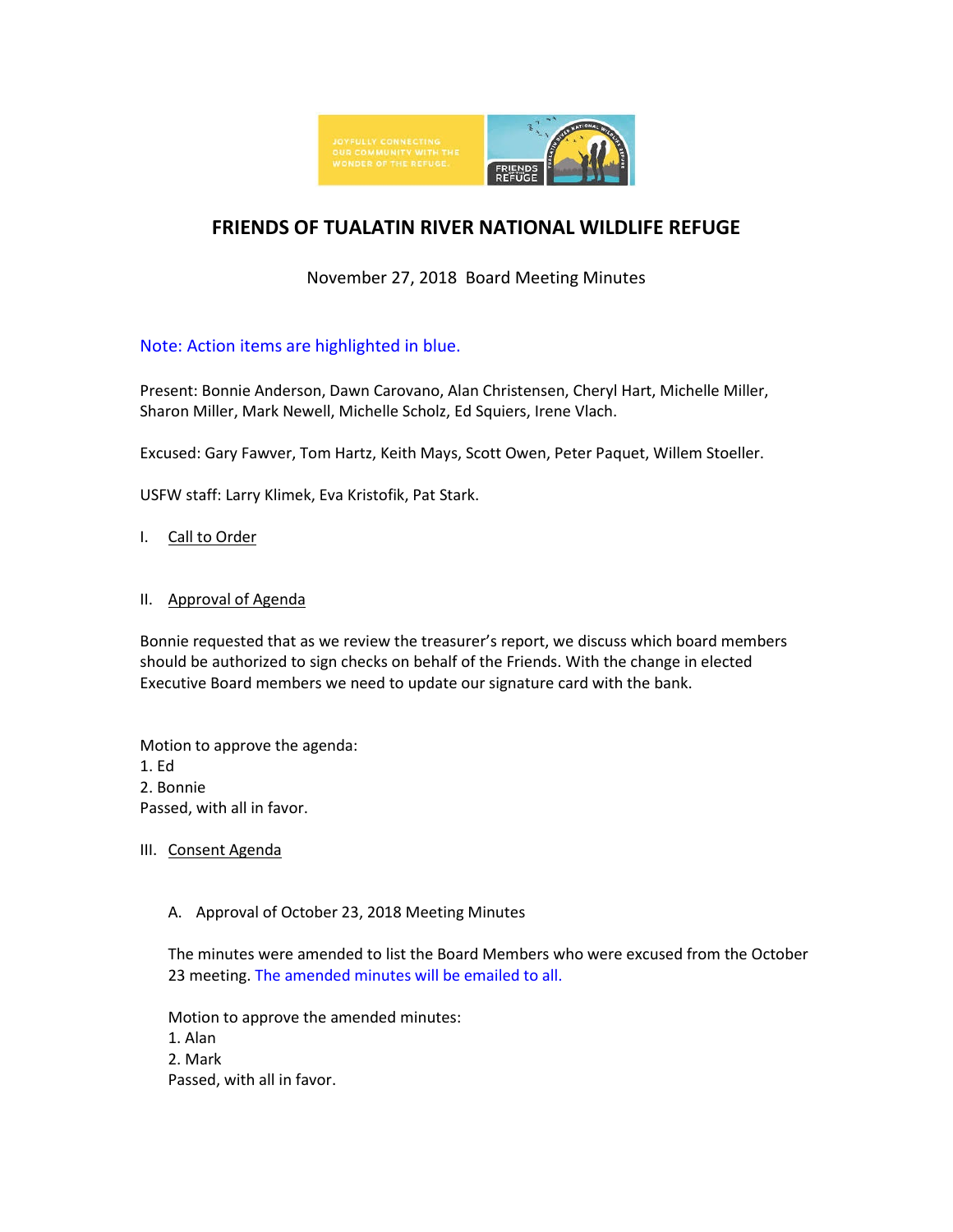B. Financial Reports

Report was provided electronically.

C. Visitor Services Report

Report was provided electronically.

D. Photo Society Report

No information about the status of the Photo Society at this point.

E. Restoration Report

Report was provided electronically.

F. Camp Committee Report

No report submitted.

G. Membership Committee Report

Michelle S. scheduled a meeting of the membership committee but nobody showed up and therefore no progress was made. She will soon schedule another meeting. Michelle is watching Wild Apricot webinars on ideas on how to increase membership. She would like to use the promotion and signing of a new birding field guide by Dave Irons, American Birding Association Field Guide to Birds of Oregon (Nov 2018) as a member recruiting event. Michelle and Jennifer Bennett (volunteer in charge of ordering books) are planning to organize this event to be held in the spring, before Audubon holds their book signing event. Sharon stressed the importance of aggressive advertising of the event to ensure good attendance.

Motion to approve the Consent Agenda: 1. Cheryl 2. Alan Passed, with all in favor.

- IV. Report
	- A.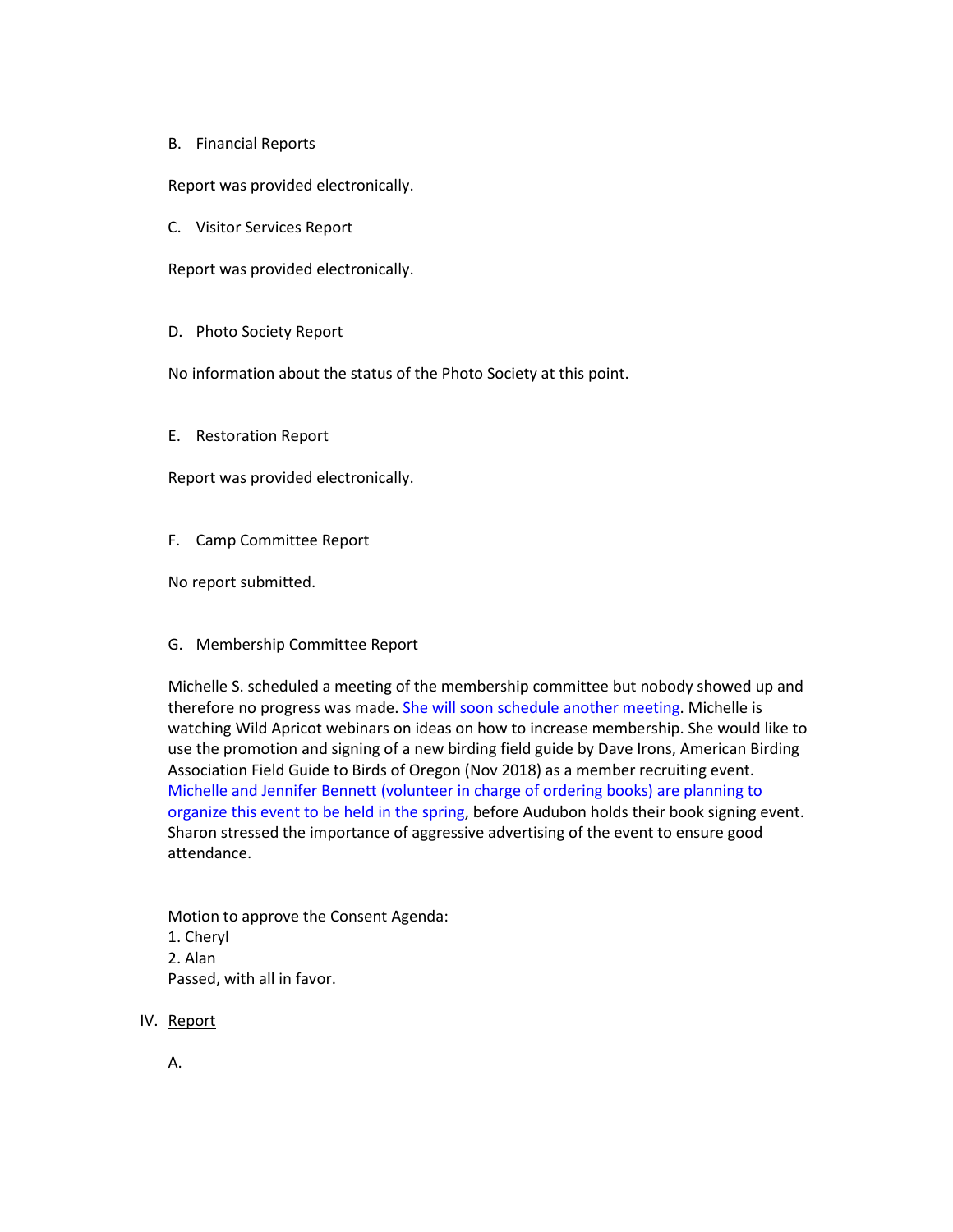#### V. New Business

A. Cheryl: Life Cycle discussion

The mentoring will be a year long process and we need to provide our mentors with info about our organization. Each of those present at today's meeting completed an assessment of the Friends' life cycle, rating the various components as to their stage in the cycle.

We will have to decide as a group what we want to be mentored on. A planning session is scheduled for December 19, at 6pm at the Refuge (Mark will let us know if he opts for another location). At that time the Directors will review the SWOT analysis and start discussing the priority issues for the mentoring. The more guidance we can give the mentors, the more productive the process will be. The mentors will visit on March 15 and 16. On March 15 (Friday) the mentors will meet with the Friends' and Refuge staff in the morning, and with a core group, i.e. the Executive Committee and other interested persons in the afternoon. The entire Board is asked to attend the evening social event on the  $15<sup>th</sup>$ , as well as participate all day on Saturday March 16. Follow-up phone calls will be scheduled after the visit.

# B. Alan: Presentation materials (video), Christmas Bird Count

Alan was asked to speak to Master Gardeners in the spring. When he asked Larry for an available presentation on the Refuge – he found out that none exists. Alan would like to have us create a 10 minutes video specifically about our Refuge and the Friends, possibly with the help of the Photo Society.

Pat reported that the USFW has a contract with a company that produces videos on urban refuges. We are not on the lists of Refuges to qualify for such a video because our urban program is already well funded. Nevertheless, he will try to have TRNWR added to the list. If we are not accepted for that list, we will have the flexibility to create what we want. We will have to identify the target audience for the video. Pat will provide sample videos. Larry cautioned that a video is a static document that cannot be easily amended to reflect changes. A Power Point presentation would be more easy to adapt to various audiences.

Alan reminded the Board that the Christmas Bird Count will take place on December 16.

C. Eva: FWS rules and regulations

Eva reminded the Board of the Partnership Agreement between the Service and the Friends. This document gives the Friends the right to have projects and programs on Refuge. It is to be renewed every 5 years. Wapato is included in the document. The scope of work of the partnership is in the green binders.

Michelle M. inquired about the dates of the current 5 years performance period, as there is no date on the signed memo.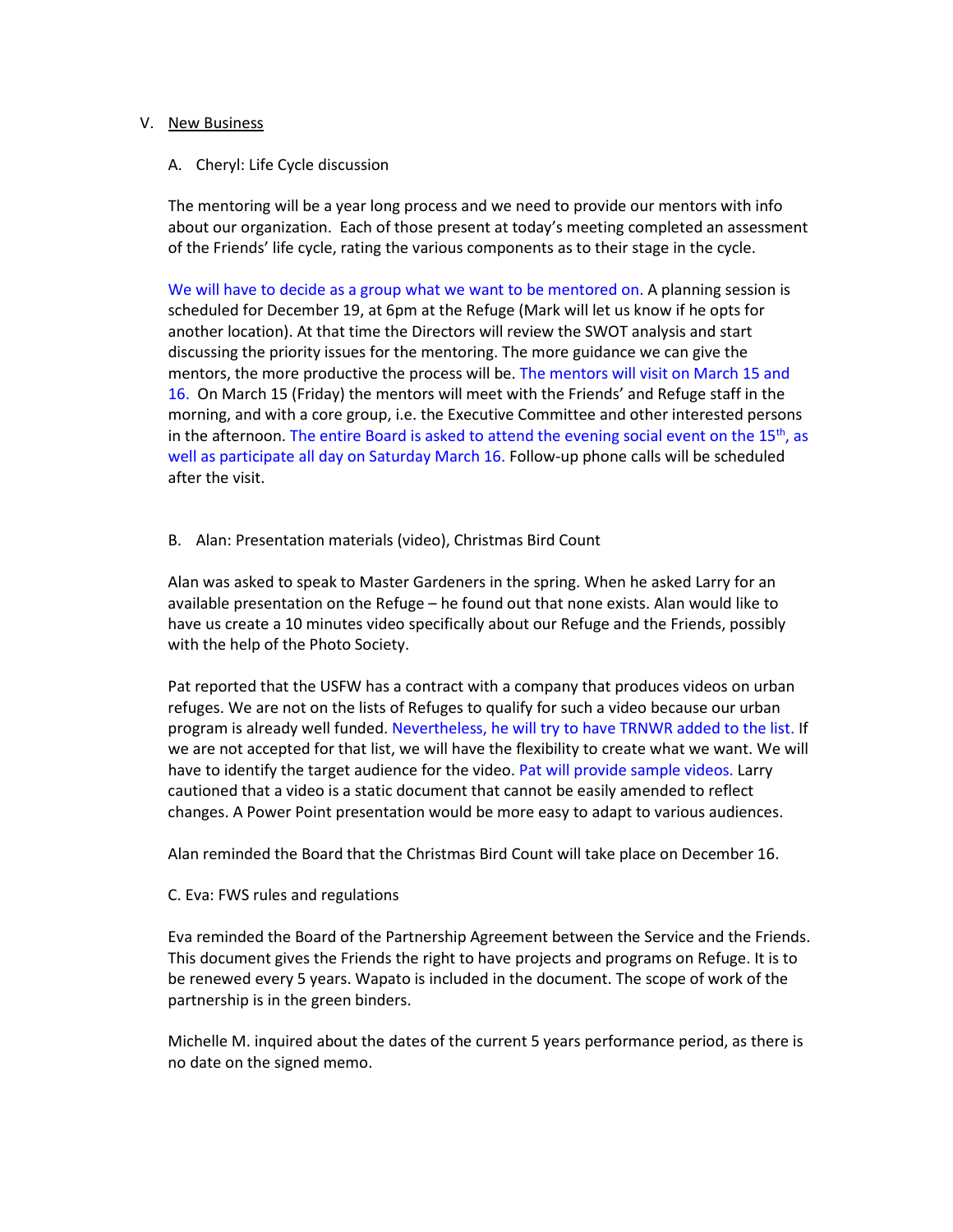Eva confirmed that our agreement is signed and Cheryl added that we are compliant – any changes we made to the document are allowed. We therefore should be covered until a new template agreement is issued.

Anti harassment policy:

Eva and Larry have 24 hours to report any issue that is brought to their attention. This policy also covers Friends' employees. Larry or Eva will notify national staff who will then work with the Friends. The Service currently trains new hires on harassment. It will also be addressed in volunteer training. Anybody who is harassed can talk to the person of their choice, but that person then has to notify Eva or Larry. Volunteers working on a program off-site, are also covered by this policy.

#### C. Larry: wetland review

Larry offered the Friends to become actively involved in the management of the 1P and 2P units and to take on their restoration. A restoration plan has to be developed. It would be an opportunity for us to capitalize on on-going projects. We should be able to secure funding for the restoration. Larry asked whether the board is interested in pursuing, this, being involved in to the degree we chose.

# Motion to pursue Larry's offer to be involved in the restoration of 1P and 2P:

1. Ed

2. Cheryl

Discussion:

- Michelle S. inquired whether the environmental coordinator would have time to be involved in such a project;
- Cheryl stressed that it would be healthy for the organization to have a project to work on, as we didn't have any last year. Such an undertaking could reenergize us.

Motion passed with all in favor.

Alan and Ed are interested in being part of a committee to work on this or to serve as liaisons.

- D. Mentoring (Long Form) meeting: December 19, 6:00pm (Refuge)
- E. SWOT, Strategic Plan, Mentoring Application: Discussion postposed to Dec. 19.
- F. Other new business

Cheryl: Fly-in to Washington DC

March 31: travel April 1: training April 2: appointments on the Hill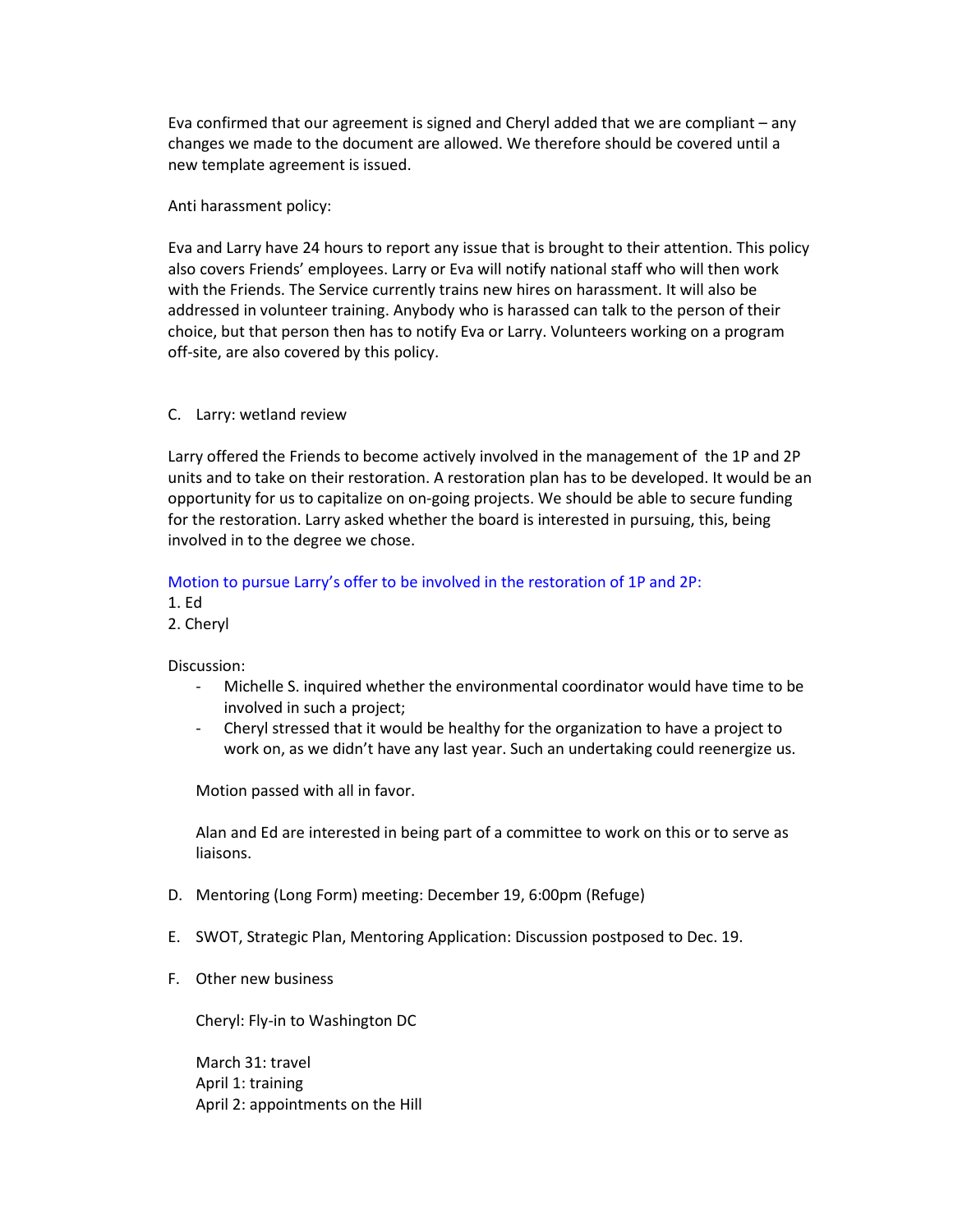April 3: possible appointments with staff of the Administration.

The Friends have the budget for one board member to attend the fly-in, covering travel and hotel, possibly also some meals. Those interested should contact Bonnie. For questions, contact Cheryl. It is imperative to be very familiar with the organization, its mission and its programs. Larry stressed that above all you have to be passionate about the Refuge.

Bonnie: Dec. 6 training for non-profits.

Contact her for more information.

Bonnie: Banking signature cards

The Board has to approve who can sign checks. Usually the President and the Treasurer are authorized to do so. Best practices dictate that neither Bonnie (who writes the checks), nor Dawn (the bookkeeper) are authorized to sign. Bonnie proposes to authorize Alan, Tom and Willem.

Motion: Alan, Tom and Willem be approved to be signers of Friends checks.

1. Bonnie 2. Ed Passed, with all in favor

#### VI. Unfinished Business

None.

#### VII. Announcements

A. Other Announcements

Sharon reminded the Board that the Visitor Center's open house will be held on Saturday. December 1 from 10am to 4pm. Friends members get 20% off and free gift wrapping will be offered.

- B. Report Volunteer Hours to Bonnie for Presidential Service Award
- C. E-newsletter articles and deadline: send to Bonnie ASAP.
- D. Next meeting date: Jan 22, 2019

Executive Committee Meeting: January 15, 5:30pm, location to be determined.